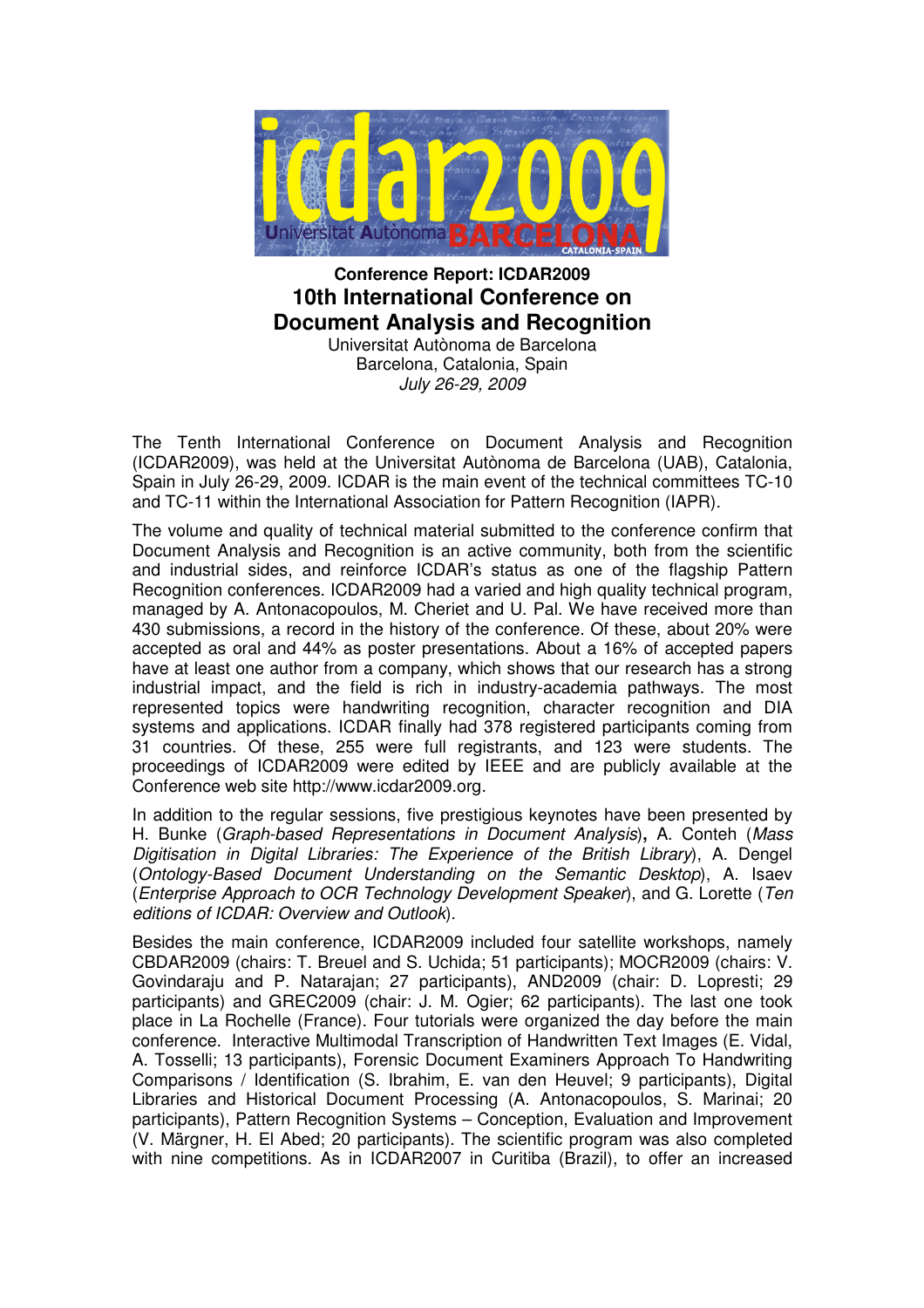visibility to the presentation of the competition reports, the session was designed as a plenary session just before the closing session.

We wish to congratulate Prof. Horst Bunke who received the IAPR/ICDAR Outstanding Achievements Award for his outstanding and continued contributions to research and education in handwriting recognition and document analysis, and services to the community. We also wish to congratulate Dr. Katrin Franke who received the IAPR/ICDAR Young Investigator Award for her outstanding contributions to handwriting analysis and computational forensics.

Three paper award categories were presented. The Best Paper Award, sponsored by Itesoft, was presented to X. Peng, S. Setlur, V. Govindaraju, R. Sitaram and K. Bhuvanagiri for the paper Markov Random Field Based Text Identification from Annotated Machine Printed Documents. The Best Student Paper Award, sponsored by IBM, was presented to P. Pratim Roy, U. Pal, J. Lladós and M. Delalandre for the paper Multi-Oriented and Multi-Sized Touching Character Segmentation using Dynamic Programming. The Best Industry Related Paper Award, selected by the IAPR Industrial Liaison Committee was presented to Y. Wang and Q. Huo for the paper Design Compact Recognizers of Handwritten Chinese Characters Using Precision Constrained Gaussian Models, Minimum Classification Error Training and Parameter Compression. On behalf the ICDAR2009 organizing committee we would like to congratulate the awardees for their excellent contributions.

Last but not least, ICDAR2009 had an exciting social program. The welcome reception was held in the UAB campus, enjoying traditional Catalan food and folklore performances. The Conference banquet took place in Sala Maremagnum, in Barcelona Old Harbour, with a final performance of Rumba Catalana. Before the dinner, participants went on a boat trip around the Port Vell (Old Harbour) enjoying the beautiful views of the coast of Barcelona.

The next edition, ICDAR2011, will take place in Beijing (China) in July 2011. We wish the organizers a lot of success with the organization!

Josep Lladós<br>ICDAR2009 General Chair **III como como como como contra el esta** Gemma Sánchez ICDAR2009 General Chair

 Dimosthenis Karatzas ICDAR2009 executive co-chairs